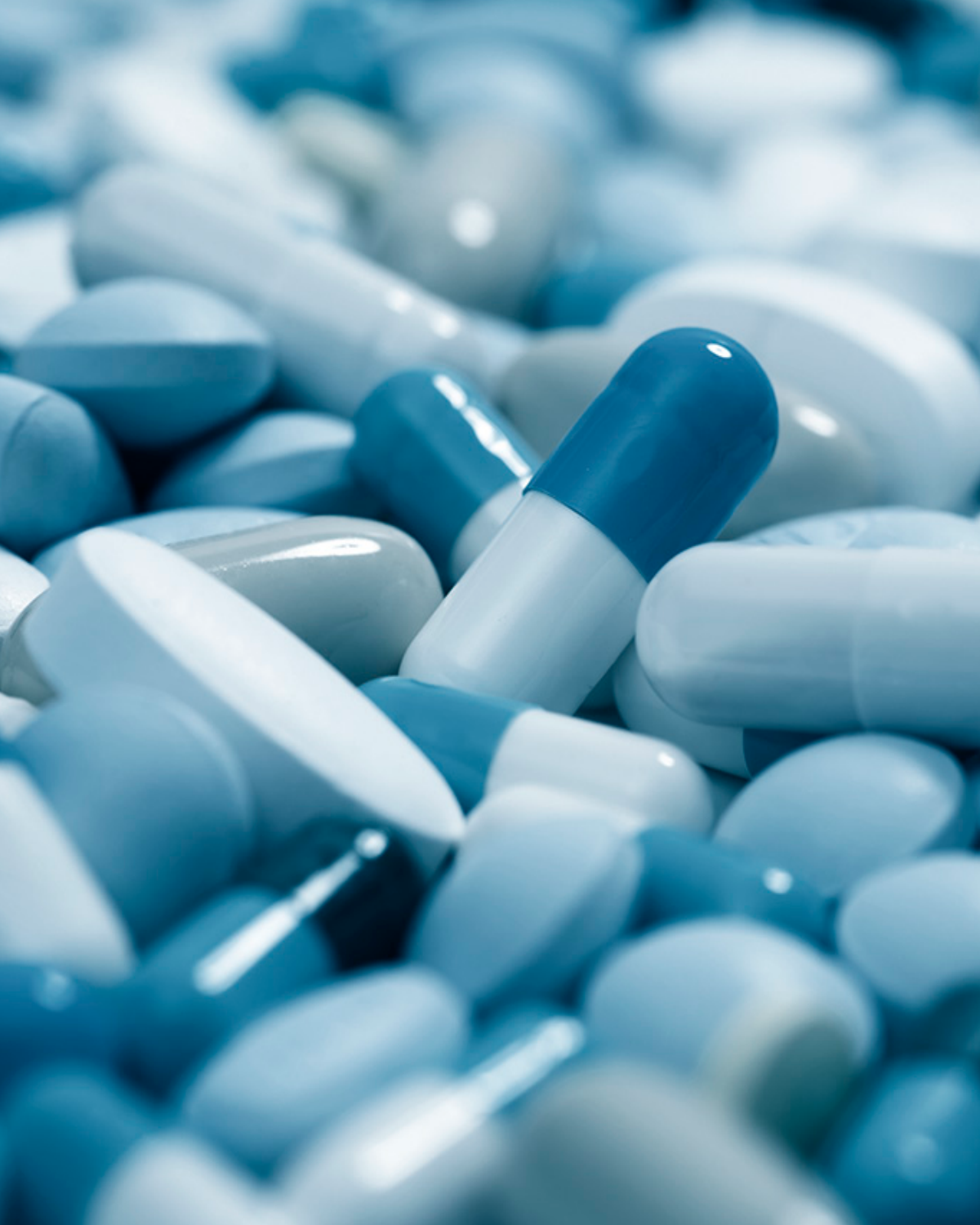CHAPTER 5

# **Health Care**

By Maura Calsyn and Thomas Huelskoetter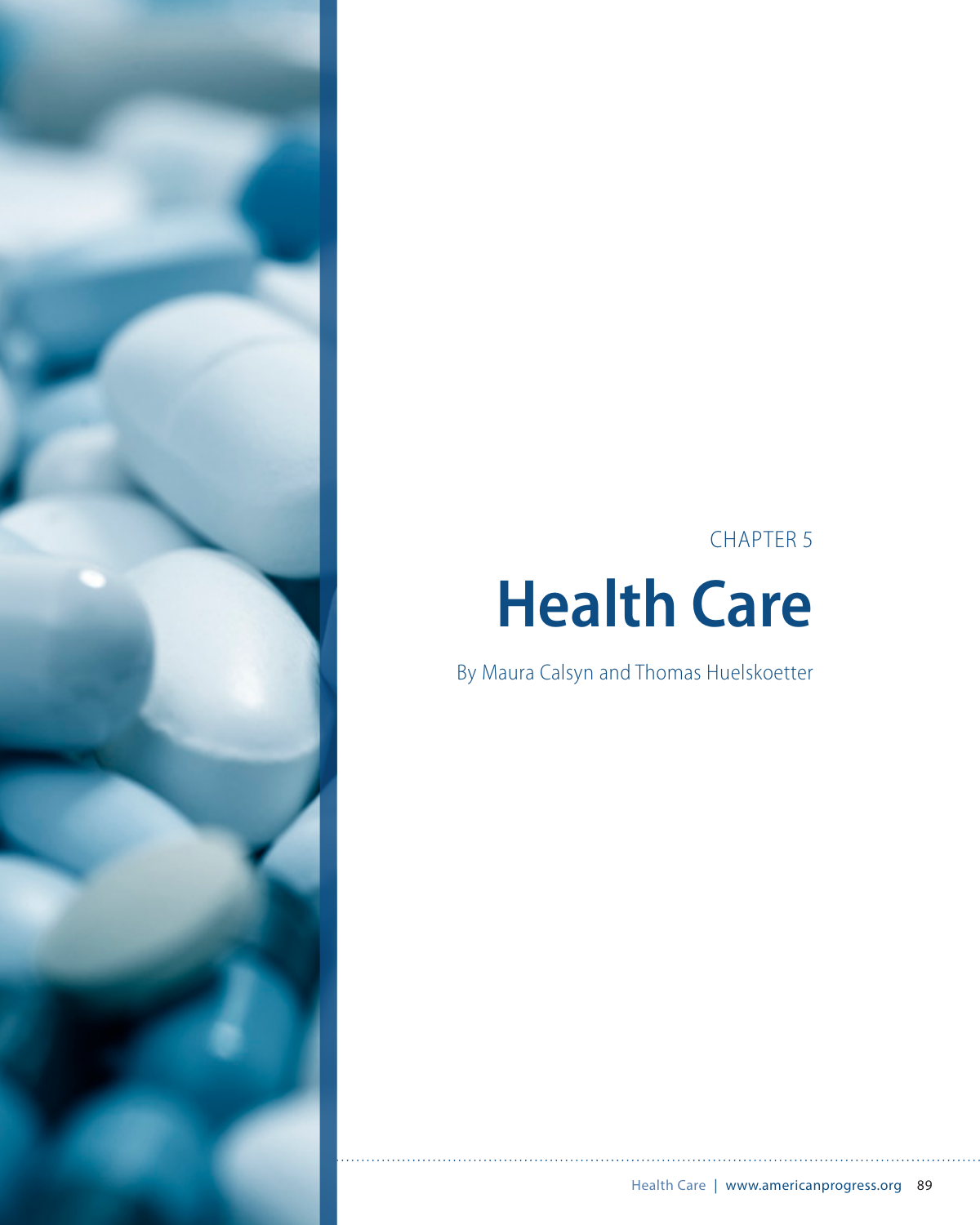## Health Care

Access to affordable health care coverage is a critical element of middle-class security. Affordable, comprehensive coverage improves both health outcomes and personal financial wellness, and health care is directly linked to workplace productivity. Quality coverage enables middle-class households to earn income and expand wealth. $^{\rm 1}$ 

Moreover, health insurance protects individuals and families from uncertain and high medical costs, which can lead to medical debt and threaten the economic security of many middle-class families.<sup>2</sup> In fact, studies have shown that more than half of all bankruptcies are related to medical bills.<sup>3</sup> In 2016, about onequarter—or 26 percent—of U.S. adults ages 18 to 64 said that "they or someone in their household had problems paying or an inability to pay medical bills" in the past year.4 Even among those with employer-sponsored insurance, about 1 in 5 reported having trouble affording their medical bills over the same period.<sup>5</sup>

For example, health care costs paid by a family of four with an average employersponsored preferred provider organization, or PPO, plan were \$24,671 in 2015 double what they were in 2005.<sup>6</sup>

### How high health care costs squeeze middle-class family budgets

In recent years, health care cost growth has moderated, and the Affordable Care Act, or ACA, has expanded coverage to an estimated 20 million people.<sup>7</sup> But spending is still rising, and for millions of middle-class Americans, health care costs continue to squeeze their household budgets.

The ACA is not the reason why employees are seeing their health care costs continue to go up. In fact, the law largely left the employer-based health care system alone, and many employers report that the ACA has had a negligible effect on their health care costs.<sup>8</sup>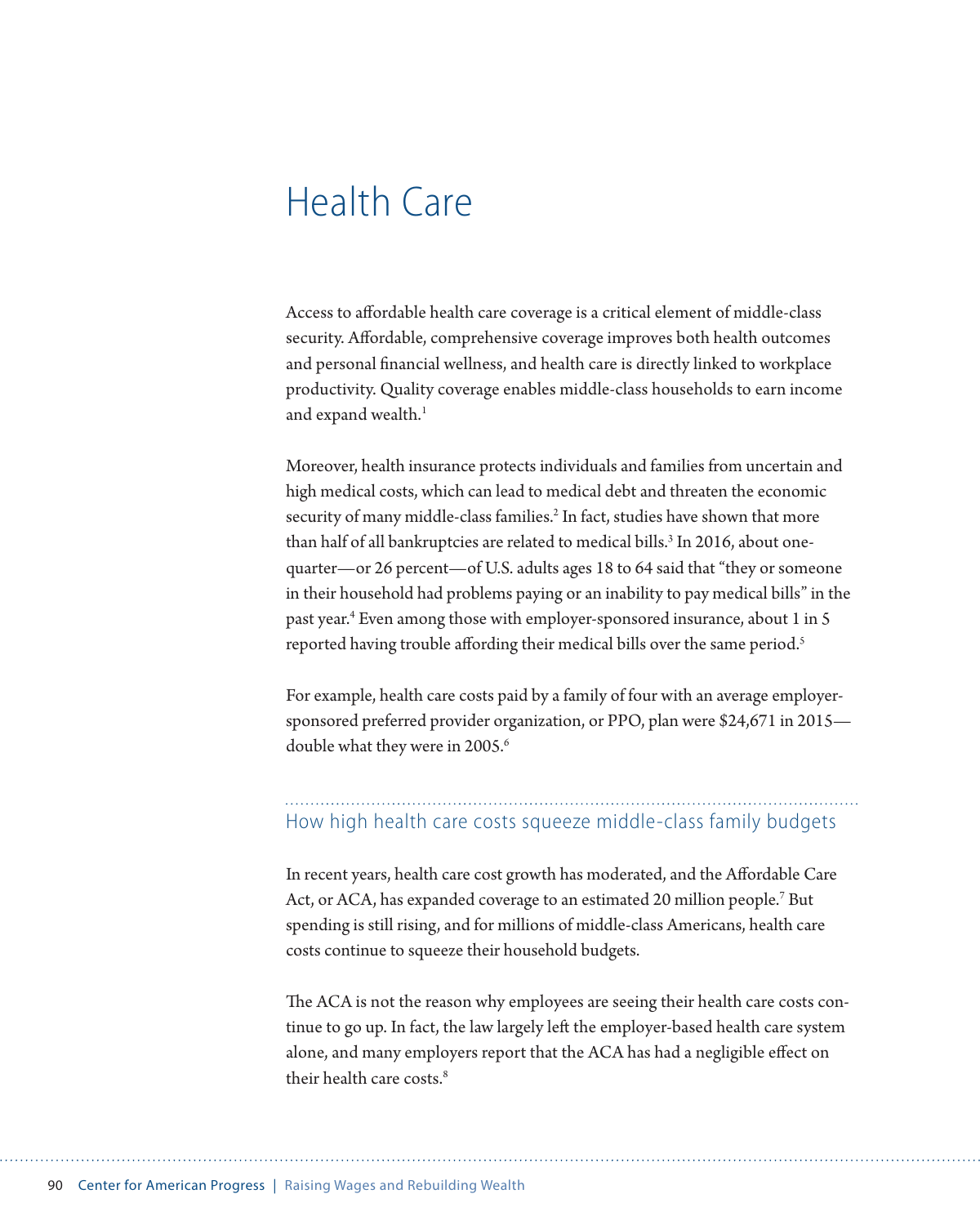Health care benefits are part of a worker's total compensation. Employers that offer health insurance as an employee benefit typically pay the majority of their employees' health insurance premiums. Employees pay a portion of the premium, but that amount can vary significantly across employers.

Due to high health care costs, employers have shifted greater responsibility for health care costs to their employees over time. Some employers are paying smaller portions of their employees' health care premiums; others are shifting expenses to their employees in the form of higher deductibles, higher copayments, and higher coinsurance—a practice that began long before the passage of the ACA.<sup>9</sup> Yet, employers have been passing on a greater share of health care costs to their workers and have not been compensating them with higher wages.

Not only are total premiums continuing to grow, but the share that employees typically pay is also increasing. From 2007 to 2014, the average employee premium contribution increased 3 percent per year compared to an increase in the average employer premium contribution of 2.3 percent per year over the same period.<sup>10</sup>

Increased employee cost-sharing through higher deductibles, coinsurance, and copayments has also been a clear trend over the past decade and is projected to continue in future years. For example, the percent of private-sector employees who were enrolled in a plan with a deductible increased from 48 percent in 2002 to 84 percent in 2014.11 Furthermore, in 2012 and 2013, 77 percent of companies reported that they planned to increase cost-sharing using deductibles and copayments.12 Between 2007 and 2014, U.S. employees' average out-of-pocket costs increased by an average of 3.1 percent per year. This has also resulted in an increase in the number of high-deductible plans. In 2015, 19 percent of covered workers were in plans with high deductibles of \$2,000 or more compared with only 3 percent in 2006—and employers plan to increase the use of these plans even further.<sup>13</sup>

High deductibles target first-dollar expenditures, meaning that patients who have chronic conditions, require prescription drugs, or have other reasons for needing more care are responsible for significant out-of-pocket expenses in the early part of the benefit year or at the onset of treatment for an illness. Young children tend to use more primary care than other patients, so families with young children are also particularly affected by high deductibles and other cost-sharing.<sup>14</sup>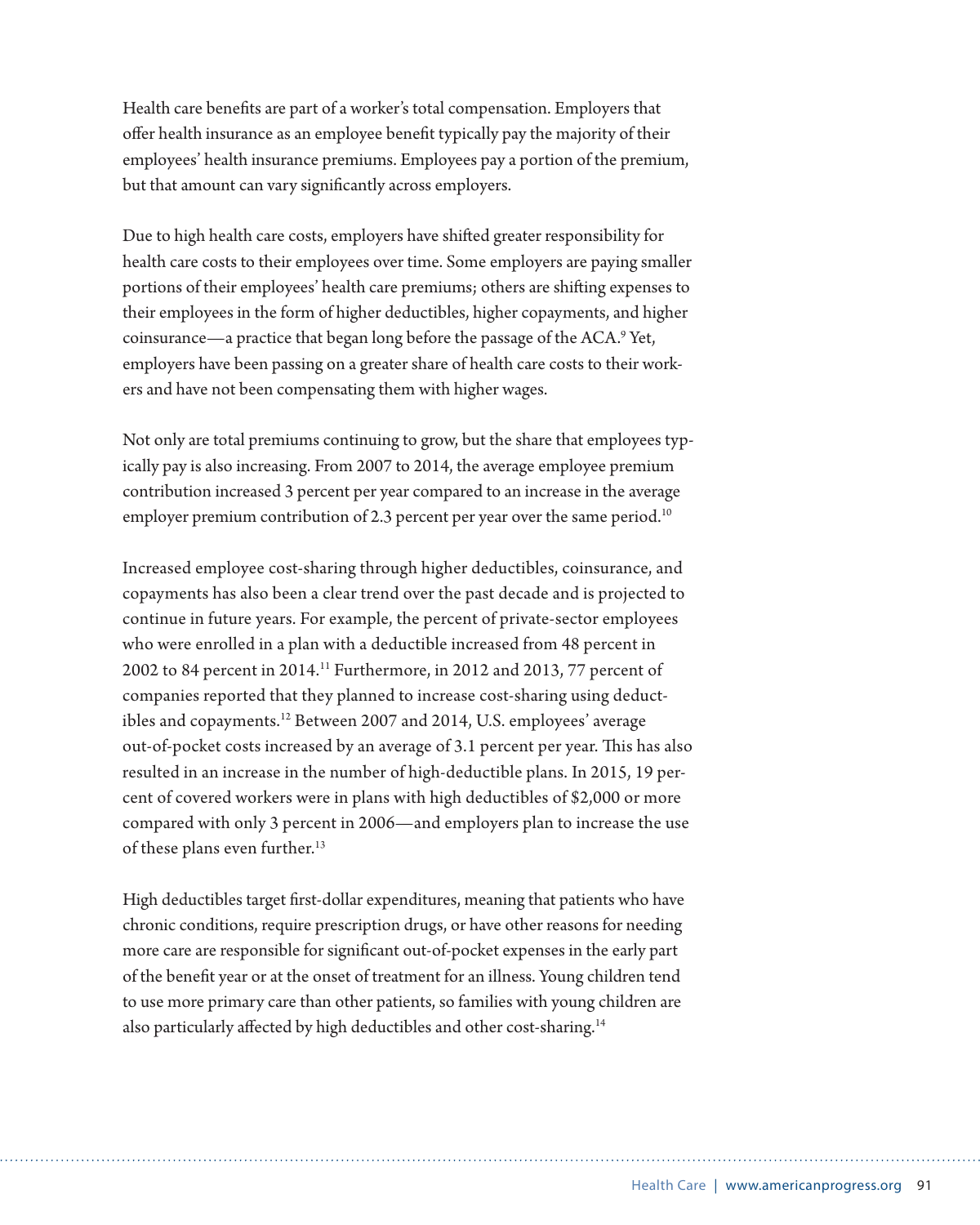#### **FIGURE 5.1**

**Change since 2007 in employees' and employers' health care costs per enrolled employee, in 2014 dollars**



http://www.healthcostinstitute.org/les/IB%209%2010-28-14.pdf; Health Care Cost Institute, "2014 Health Care Cost and Utilization Report" (2015), available at http://www.healthcostinstitute.org/les/2014%20HCCUR%2010.29.15.pdf; personal communication from Amanda Frost, senior researcher, Health Care Cost Institute, Washington, D.C., October 28, 2014; Agency for Healthcare Research and Quality, "Medical Expenditures Panel Survey: Insurance/Employer Component," available at http://meps.ahrq.gov/mepsweb/survey\_ comp/Insurance.jsp (last accessed March 2016).



#### **FIGURE 5.2 Health care costs for employees with employer-sponsored insurance, in 2014 dollars**

Sources: Authors' calculations based on Health Care Cost Institute, "Out-of-Pocket Spending Trends (2013)" (2014), available at http://www.healthcostinstitute.org/les/IB%209%2010-28-14.pdf; Health Care Cost Institute, "2014 Health Care Cost and Utilization Report" (2015), available at http://www.healthcostinstitute.org/files/2014%20HCCUR%2010.29.15.pdf; personal communication from Amanda Frost, senior researcher, Health Care Cost Institute, Washington, D.C., October 28, 2014; Agency for Healthcare Research and Quality, "Medical Expenditures Panel Survey: Insurance/Employer Component," available at http://meps.ahrq.gov/mepsweb/survey\_ comp/Insurance.jsp (last accessed March 2016).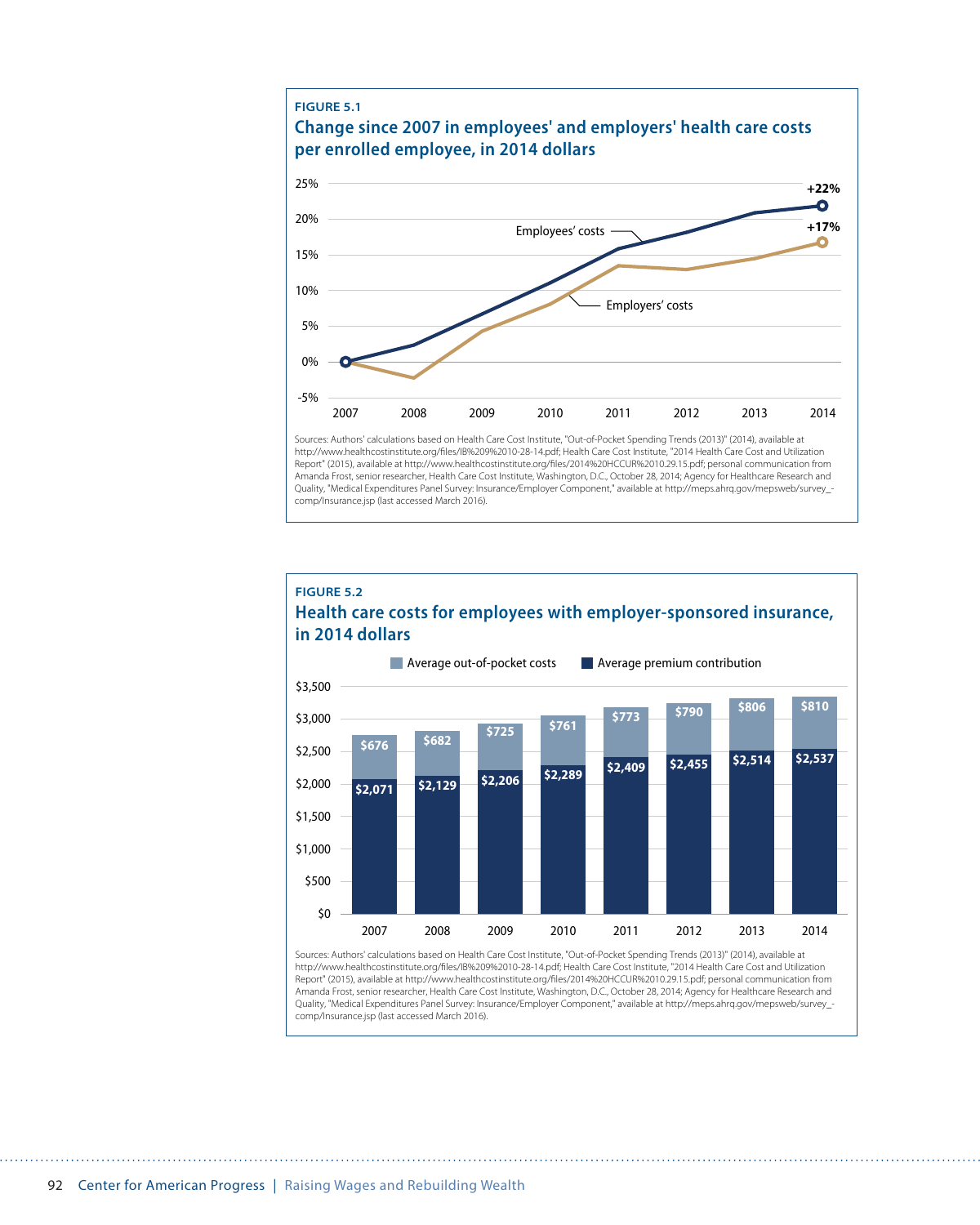When combined, these trends meant that employees' per capita costs—premiums plus average out-of-pocket costs—grew 22 percent between 2007 and 2014 compared to 17 percent growth in employer's costs per enrolled employee. In 2014, an average employee with employer-sponsored health insurance was responsible for more than \$3,300 in health care costs.<sup>15</sup>

Spending on prescription drugs has also increased in the past few years.<sup>16</sup> Not surprisingly, prescription drug costs are contributing to higher health care costs for middle-class families. For a typical family of four, drug spending accounted for 15.9 percent of total health care spending in 2015.17 The cost of prescription drugs is also growing significantly: Between 2014 and 2015, it grew by 13.6 percent, compared with average growth of 6.8 percent over the previous five years.<sup>18</sup> For instance, the price of one commonly prescribed arthritis drug increased more than 126 percent over the past five years.<sup>19</sup>



Americans have taken note of these rising costs. According to a recent poll from the Kaiser Family Foundation, 72 percent of Americans said prescription drug prices are unreasonable, while 74 percent said pharmaceutical companies "put profits before people."20 Meanwhile, drug companies had average net profits of almost 20 percent in 2012—twice the 9 percent average profit margin of the S&P 500 companies.21 And 9 of the 10 largest pharmaceutical companies spend more on marketing than on research and development.<sup>22</sup>

Patients often have to choose between spending large amounts of money on their medications, changing medications, or forgoing them entirely. Costsharing requirements can discourage patients from purchasing costly medications, which can negatively affect their health and increase long-term costs.<sup>23</sup> In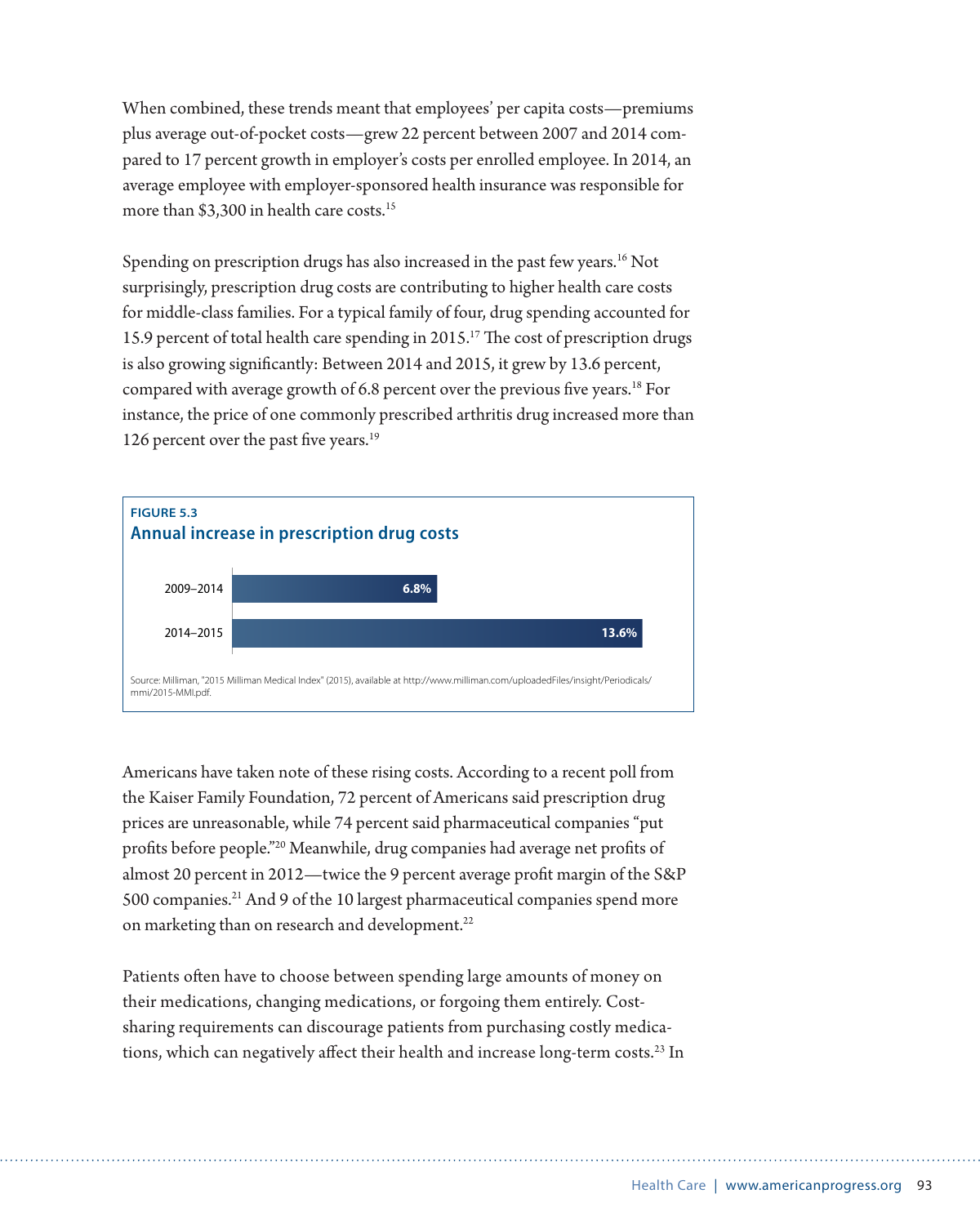one particularly egregious example, a social worker in Arkansas reported that she was unable to afford the coinsurance for medication to treat her lupus, even though she is employed and has health insurance. Her medication is so expensive that she would have to pay \$450 at least once a month for the drug—on top of her \$770 monthly insurance premium.<sup>24</sup> But it is not just the patients who need these products who pay these costs. Rising drug costs also increase premiums, deductibles, and cost-sharing for all consumers.<sup>25</sup>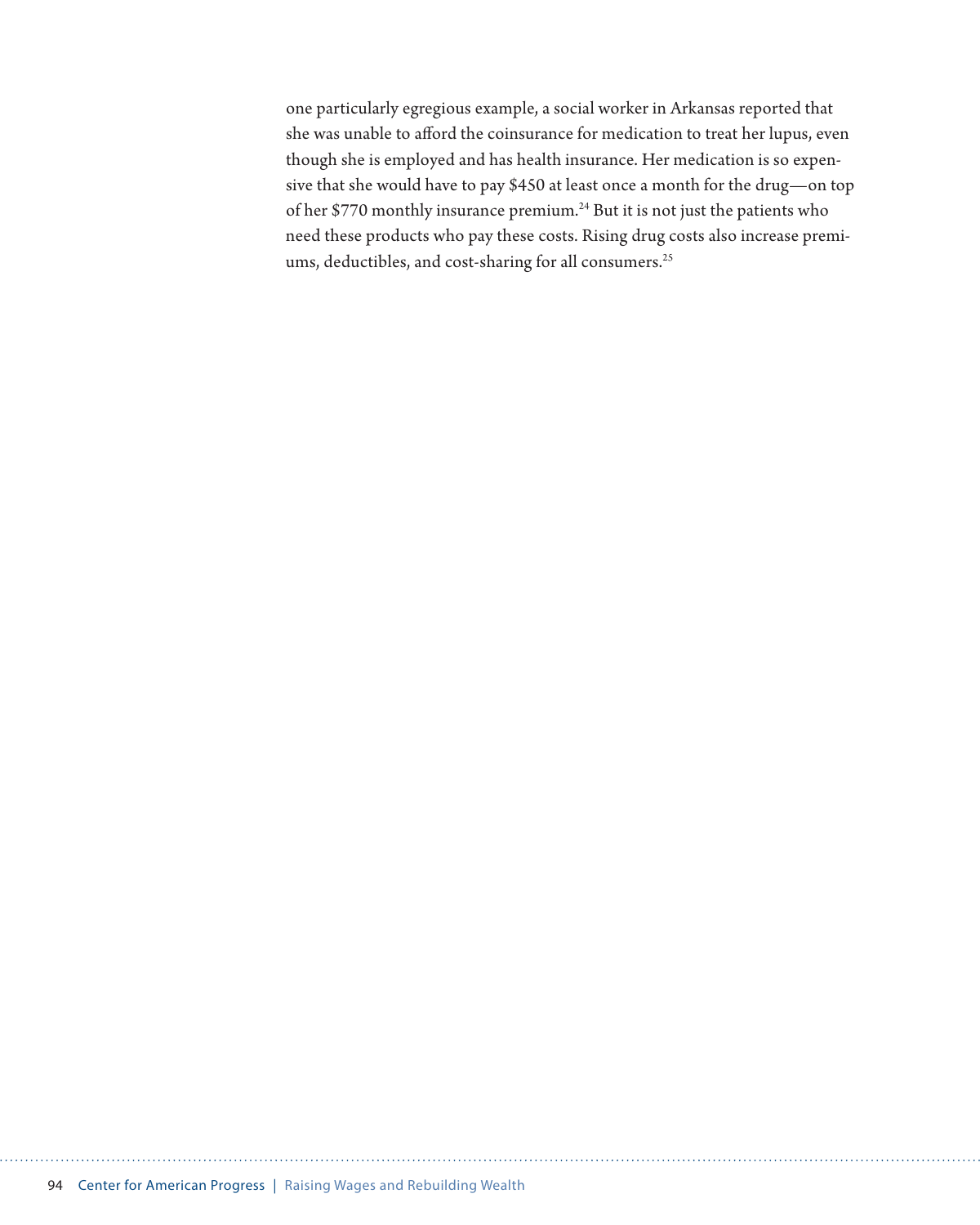# Policy recommendations

The ACA made monumental steps toward protecting all Americans from the risk of high health care costs through features that include coverage expansion, health insurance subsidies, requiring that insurers cover all pre-existing conditions, and free preventive care. Policymakers should now build on these fundamental protections to make care more affordable.

For example, out-of-pocket costs are still too high for many Americans. Even though the ACA put limits on out-of-pocket spending—\$6,850 for an individual and \$13,700 for a family in 2016—these totals still strain most middle-class budgets.26 This means, as discussed above, that people who require prescription drugs for chronic conditions may end up paying thousands of dollars per year because of sky-high and rising drug prices.

Yet more needs to be done. The Center for American Progress has previously outlined several policies to lower health care costs for middle-class families.<sup>27</sup> These reforms, designed to lower the growth rate of health care costs and bend the cost curve, include:

- Accelerating the use of alternative payment models, especially bundled payments, to transition from paying for the quantity of care toward paying for the quality of care;
- Leveraging the new insurance marketplaces—through active purchasing, requiring insurers to offer tiered insurance plans, and standardizing and publicizing cost and quality measures—to further lower costs and improve the quality of available plans;
- Increasing price transparency to enable consumers to choose high-quality, lower-cost providers and services;
- Reforming restrictive state scope-of-practice laws to maximize the use of nonphysician providers and allow them to practice to the full extent of their training.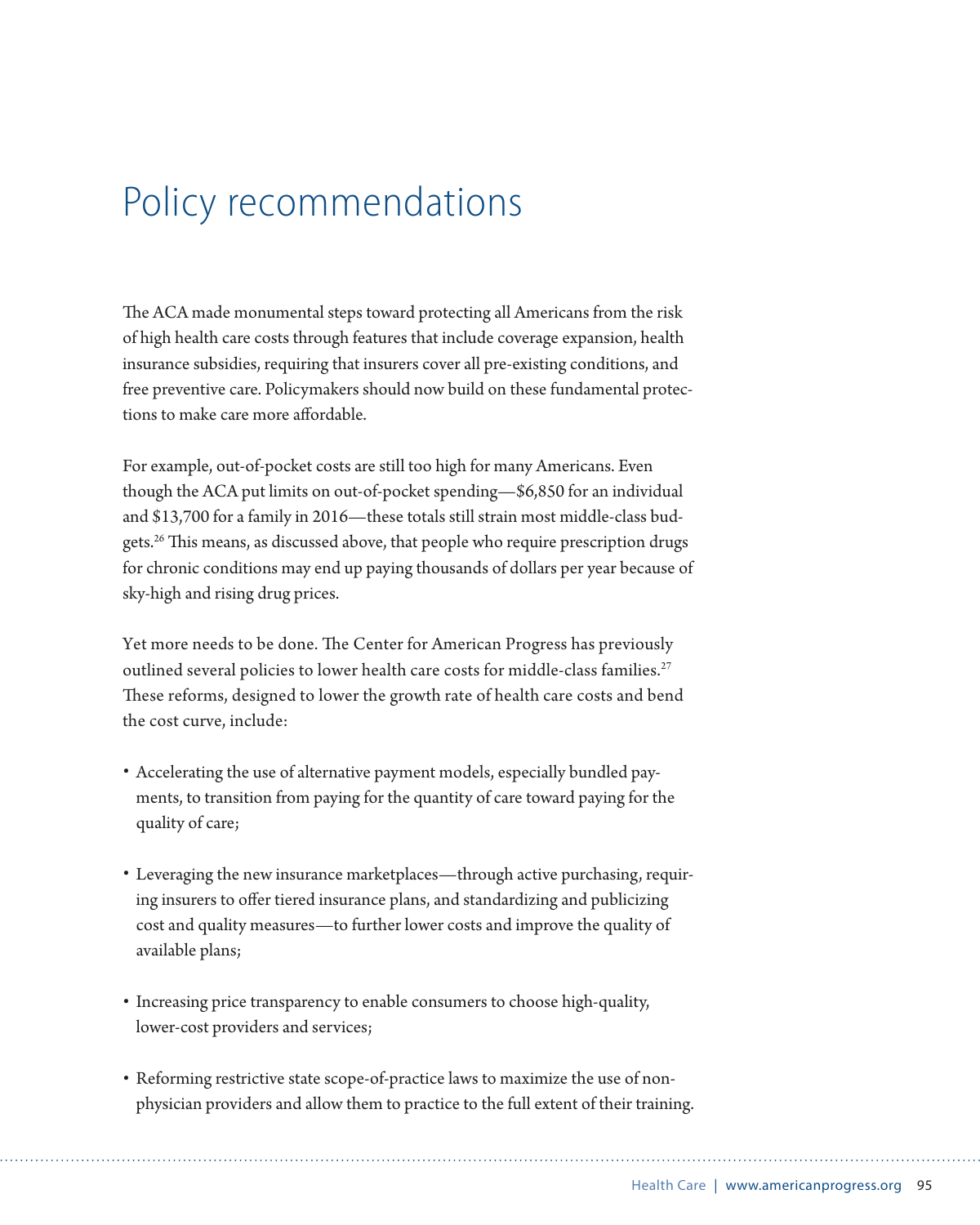Policymakers have made progress on the first recommendation. In early 2015, the U.S. Department of Health and Human Services made its first public commitment to making a certain percentage of Medicare payments through alternative payment models—50 percent by the end of 2018.<sup>28</sup> The Center for Medicare and Medicaid Innovation is also testing several different types of alternative payment and service delivery models—including a mandatory bundled payment model for hip and knee replacements—in an effort to lower health care costs and improve quality. Policymakers should continue these efforts and adopt CAP's other past proposals as well.

Because lowering overall health care costs is only the first step toward easing health care expenses for middle-class families, further reform efforts should focus on decreasing cost shifting to employees and ensuring that employers pass along savings in the form of lower premiums or reduced cost-sharing.<sup>29</sup> Policymakers should also focus on drug prices because they are rising at a fast enough rate that they are affecting the overall rate of growth of health care costs.<sup>30</sup>

### Address cost shifting with increased transparency and shared savings

#### Increase transparency on annual costs for employees and employers

The average employee's health care costs continue to grow at a faster rate than employers' costs. There is also an information gap between employees and employers. Employees know when their own costs are going up because they can feel it in their paychecks, but it is much harder for them to know if and why their employers' costs are also increasing. Greater transparency about the health care costs of employees and employers can illuminate and discourage cost shifting; it would also allow employees to better understand their costs.

For these reasons, policymakers should require employers to provide their employees with this information each year during the open enrollment period through a notice that describes any changes in the distribution of premium contributions. The notice would also provide information about changes to the actuarial value of each employee's insurance plan—a calculation that determines the value of a specific plan and can be used to compare different health care benefit designs and their relative generosity.<sup>31</sup>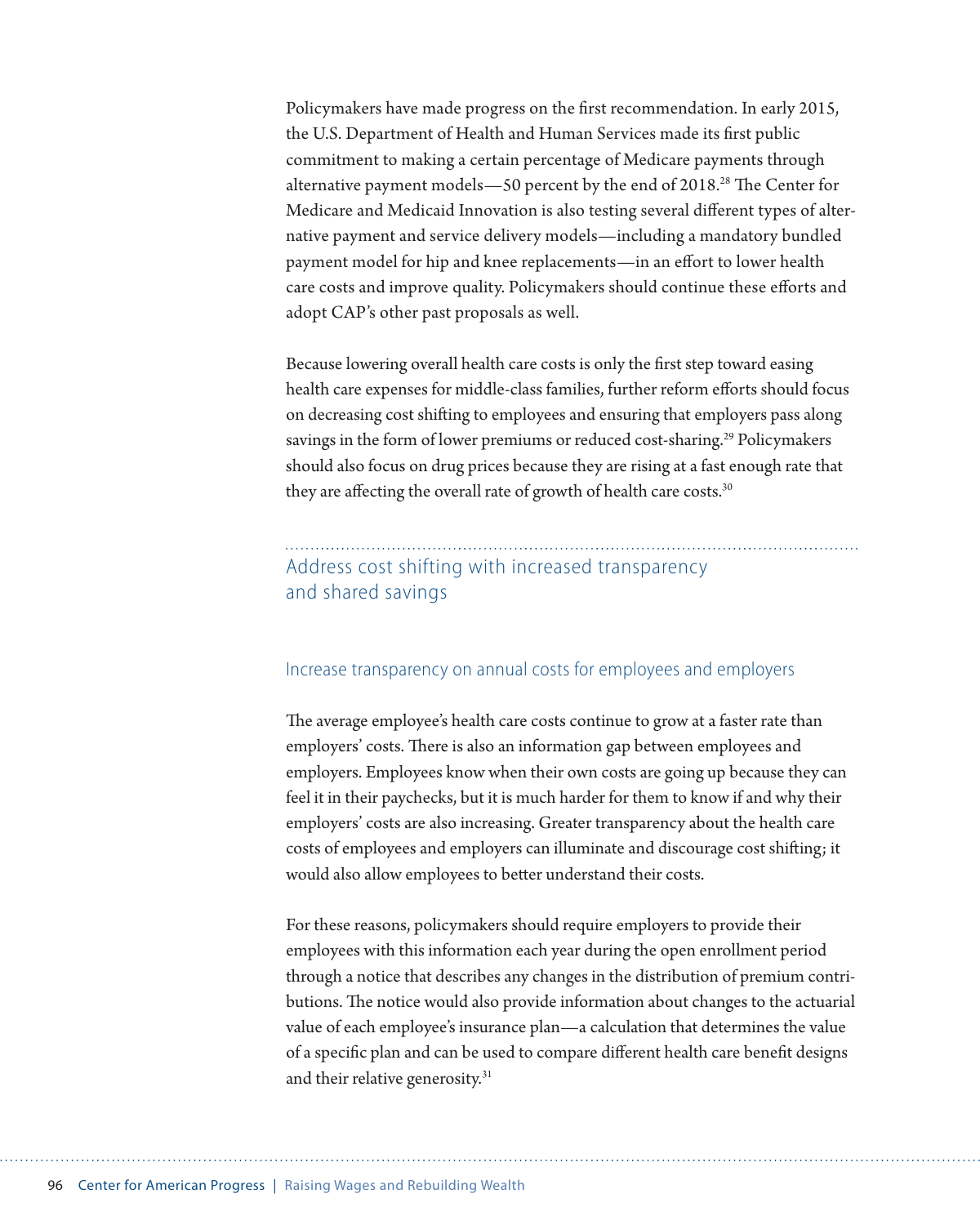The notice should outline how much the employer expects to pay, on average, for health care benefits per employee over the next year, as well as how much the employer expects the employee will spend on health care benefits. The same information for the previous year should be provided so that employees can easily compare how the distribution of costs may have changed. This greater transparency would discourage employers from cost shifting to their employees and provide employees with helpful information on their health care costs.

In more dramatic cases of cost shifting, more aggressive reforms are needed to protect consumers. Policymakers should require large employers, as defined by the ACA, to share savings with employees in the most egregious cases of cost shifting. These cases would be limited to situations in which an employer's average health care costs per enrollee were lower and the average enrolled employee's costs were higher than the state's trend in average health care costs per enrollee in other large employer plans. In these situations, the employer would have to share half of its savings on health care costs beyond the state's trend. Some employers may significantly change their benefit designs—by transitioning employees to highdeductible plans, for example—but not compensate employees in any way for the risk of higher out-of-pocket costs.

A buffer zone should also be built in so that the rebates would apply only in the most egregious situations: those in which the average costs for employers are at least 1 percentage point lower and the average costs for employees are at least 1 percentage point higher than the state's trend. This rebate structure would still allow employers to experiment with methods to control health care costs and retain savings but would ensure that employees share in any savings.

#### Reduce cost-sharing for primary care visits

New legislation should require that all health care plans include three free primary care visits for each enrollee each year. This added benefit will make health care more affordable for all consumers, but it will likely be particularly helpful for middle-class families with young children, who are more likely to need additional primary care services. This proposal builds on the ACA's requirement that health plans provide a range of preventive services to enrollees with no cost-sharing.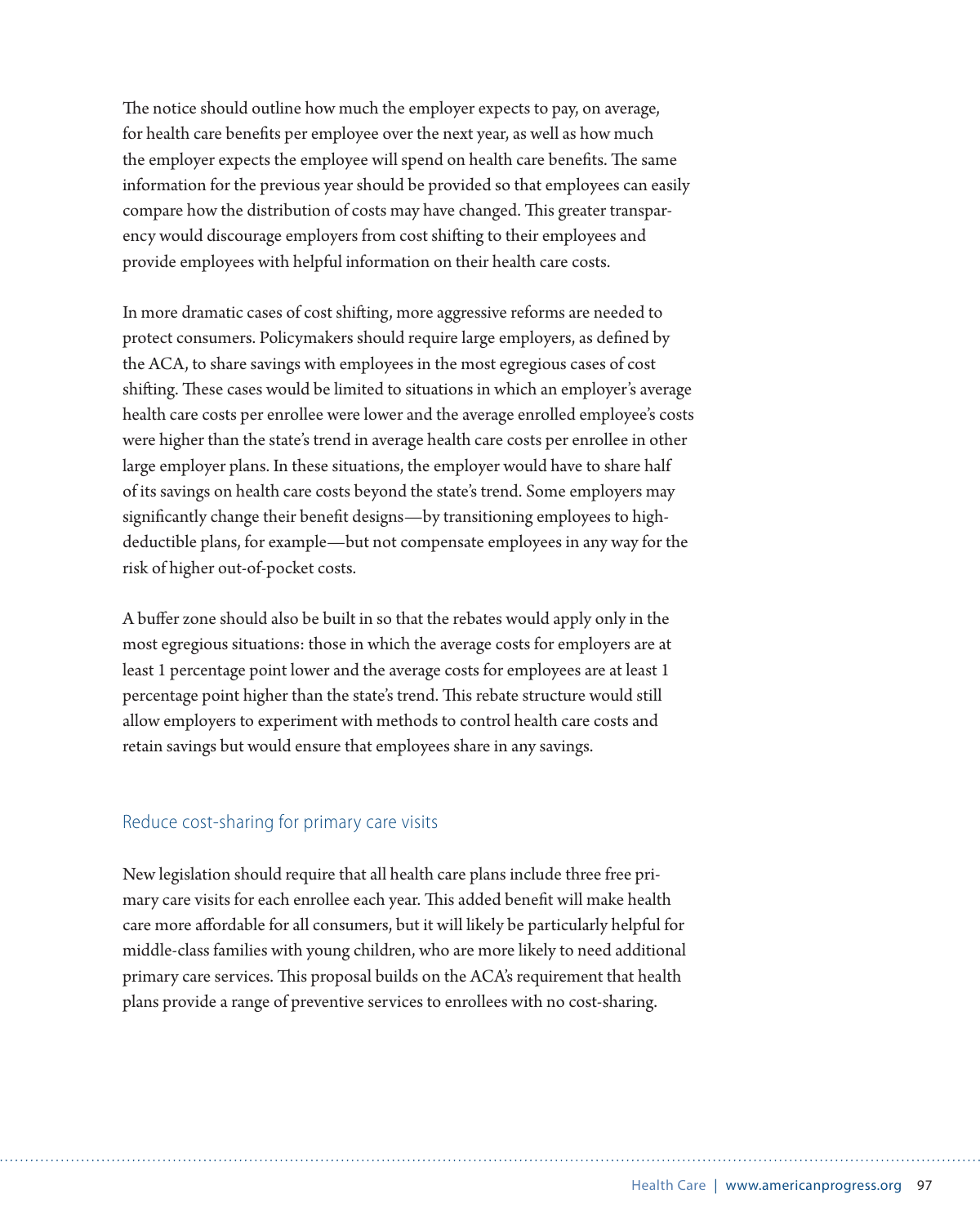#### Combat excessive drug prices

In addition to reduced cost-sharing, consumers need greater protection from excessively high drug prices. High prices may be appropriate for certain truly innovative, lifesaving drugs, but policymakers must adopt reforms that pay for these drugs without shifting too much of the burden onto individuals. Successful reforms must lower overall drug costs instead of simply changing who pays them. For example, limiting cost-sharing amounts without also adopting reforms to lower the overall cost of prescription drugs just masks the larger issue by shifting costs from patients with high-cost prescriptions to employers and insurers, who will in turn restructure benefits or raise premiums to account for added costs.

#### Categorize new drugs by their comparative effectiveness and develop payment recommendations

All new drugs should be categorized by their comparative effectiveness. Comparative effectiveness research, or CER, compares new treatments with existing options and provides evidence on the effectiveness, benefits, and harms of different options in order to inform health care decisions.<sup>32</sup> The secretary of health and human services should designate research-based independent organizations to serve as clearinghouses for all CER data and to conduct additional CER for new drugs. These CER data should then be used to categorize each new drug in terms of whether it provides no added benefit, minor added benefit, or significant added benefit compared with existing drugs. Added benefits should include measures such as improved health status, shortened disease duration, extended life expectancy, reduced side effects, and improved quality of life.

Each independent organization should then develop voluntary payment ranges for new drugs based on these findings. Drugs with zero added benefit, for example, would have a recommended price of no greater than the price of existing drugs used to treat the same disease or condition. These payment ranges can inform price negotiations between insurance or government payers and drug companies and make sure that payers—and, ultimately, patients—are getting a value-based price for the drug.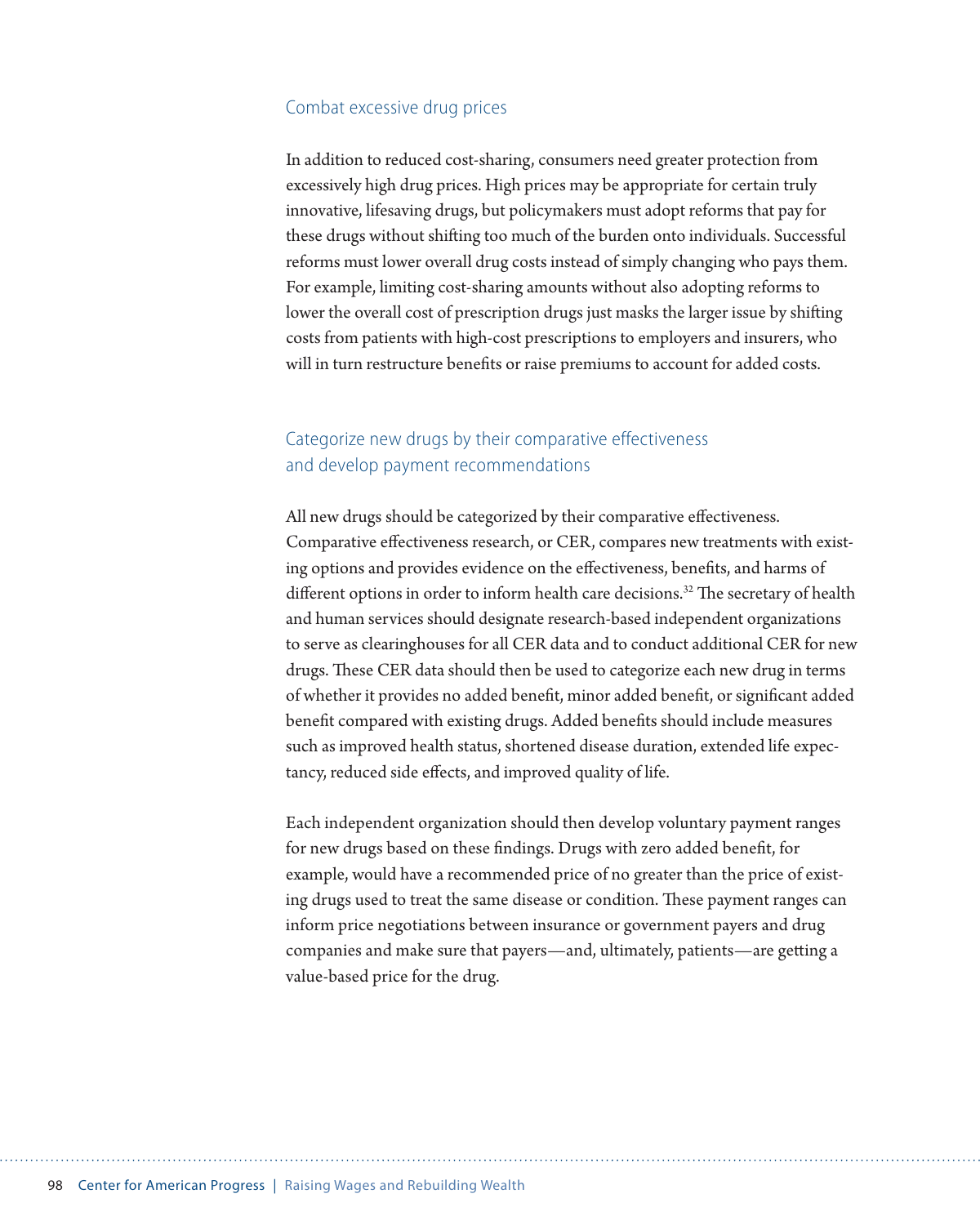#### Require drug companies to justify prices outside of the recommended payment range

Policymakers should incentivize drug companies to charge reasonable prices. If a negotiation between a drug company and a payer were to result in a price that fell outside of the recommended range, the drug company would need to submit the final price along with a detailed justification for its decision to independent organizations, which would then publicly post the information. If the drug company insisted on a price that was 20 percent higher than the highest price recommended by one of the organizations, then the payer could require arbitration. The U.S. Government Accountability Office would present a list of approved arbitrators to the parties.

#### Require drug companies to invest more in research and development

The ACA's medical loss ratio policy requires insurers to spend most of their revenue from premiums on medical expenses for consumers. To ensure that public support for pharmaceutical research and development is a sound investment of taxpayer dollars that leverages additional research spending by drug companies, drug companies should invest a minimum percentage of their annual revenue in research and development. If a company does not meet the minimum investment over a five-year period, the company should be required to refund a portion of the revenue derived from public programs, up to the shortfall amount. The refund would be dedicated to a new Research Incentive Fund to support the National Institutes of Health.

#### Lower out-of-pocket prescription drug costs for individuals

Lowering overall spending for prescription drugs will do little to improve the health or financial well-being of patients if payers continue to pass costs on to consumers through higher cost-sharing amounts. For this reason, a number of states have passed legislation to limit out-of-pocket spending on prescription drugs. The ACA out-of-pocket limits still apply, but these state laws further cap spending on prescription drugs within those total amounts.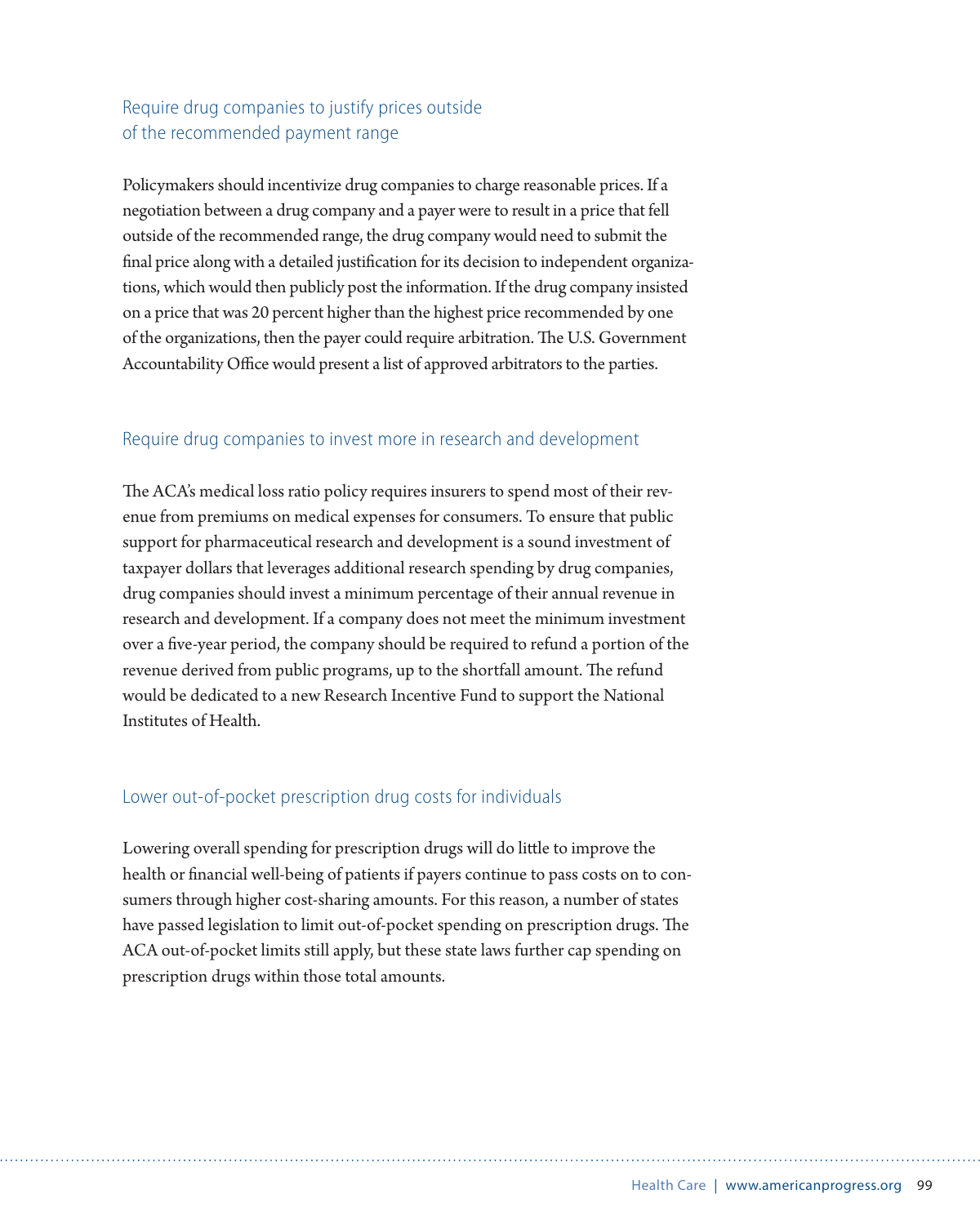California law, for example, limits cost-sharing for prescription drugs in two ways. First, it mandates that all health insurance plans include a separate \$250 deductible for pharmacy benefits.<sup>33</sup> Second, consumer cost-sharing for drugs is then generally limited to \$250 per month after the consumer reaches the deductible limit.<sup>34</sup> Together, these limits cap cost-sharing for drugs at \$3,250 per year, giving patients with chronic conditions greater predictability about their health care expenses and protection from extraordinarily high cost-sharing at the beginning of the year or when they first need treatment.<sup>35</sup>

Policymakers should adopt similar requirements at the federal level to protect all consumers. First, the secretary of health and human services should adopt similar requirements for silver-level plans in all exchanges. Second, Congress should extend these limits to individuals with employer-sponsored insurance. This yearly limit is higher than the current average out-of-pocket maximum for prescription drugs for individuals covered by employer-sponsored plans. However, it will provide important financial protections for employees with high prescription drug costs whose expenses far exceed those of average employees.<sup>36</sup>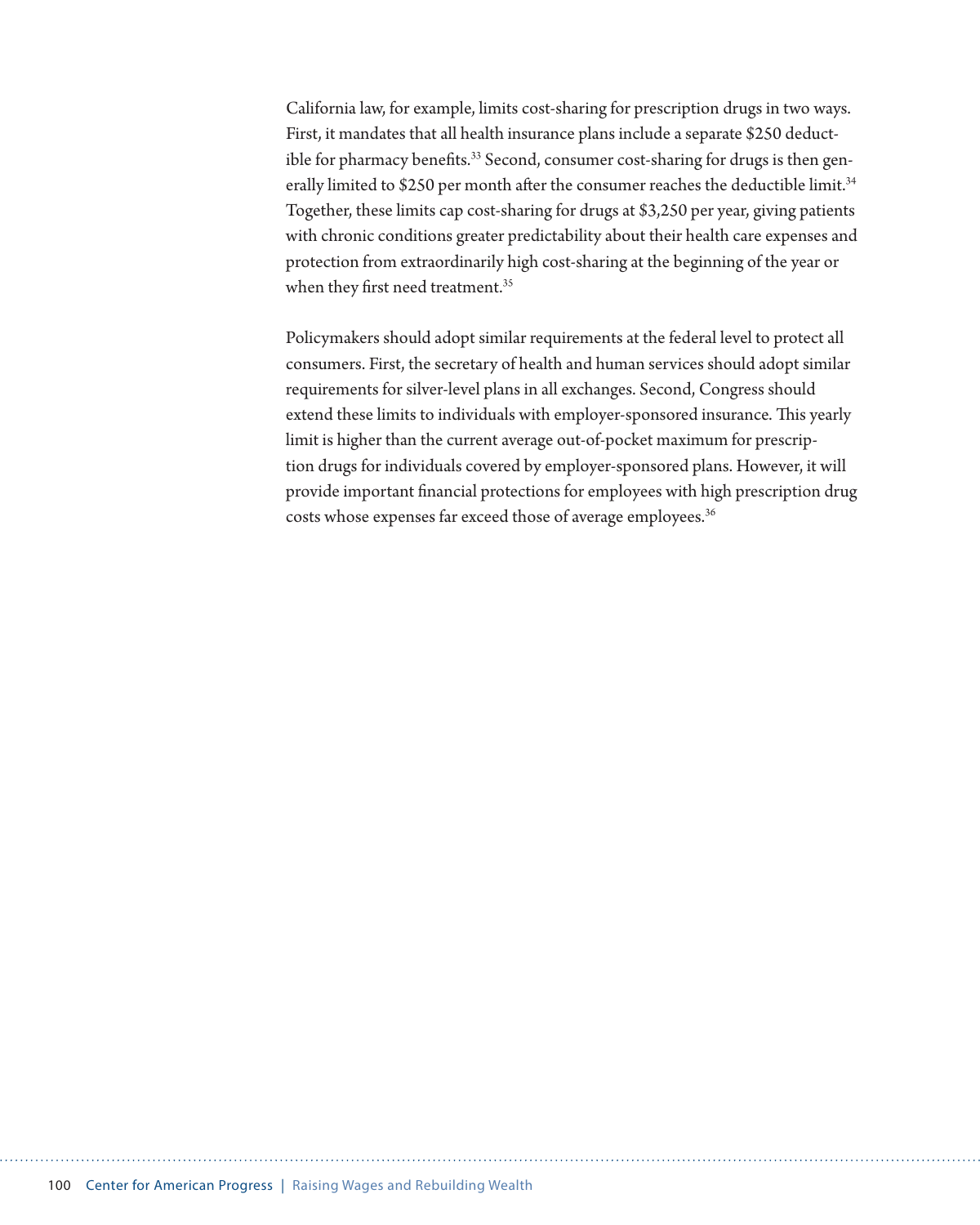#### Endnotes

1 Mark W. Stanton, "Employer-Sponsored Health Insurance: Trends in Cost and Access" (Rockville, MD: Agency for Healthcare Research and Quality, 2004), available at [http://archive.ahrq.gov/research/findings/factsheets/](http://archive.ahrq.gov/research/findings/factsheets/costs/empspria/index.html) [costs/empspria/index.html.](http://archive.ahrq.gov/research/findings/factsheets/costs/empspria/index.html)

#### 2 Ibid.

- 3 Dan Mangan, "Medical Bills Are the Biggest Cause of US Bankruptcies: Study," CNBC, June 25, 2013, available at <http://www.cnbc.com/id/100840148>; Theresa Tamkins, "Medical Bills Prompt More Than 60 Percent of U.S. Bankruptcies," CNN, June 5, 2009, available at [http://](http://www.cnn.com/2009/HEALTH/06/05/bankruptcy.medical.bills/) [www.cnn.com/2009/HEALTH/06/05/bankruptcy.medi](http://www.cnn.com/2009/HEALTH/06/05/bankruptcy.medical.bills/)[cal.bills.](http://www.cnn.com/2009/HEALTH/06/05/bankruptcy.medical.bills/)
- 4 Liz Hamel and others, "The Burden of Medical Debt: Results From the Kaiser Family Foundation/New York Times Medical Bills Survey" (Menlo Park, CA: The Henry J. Kaiser Family Foundation, 2016), available at [https://kaiserfamilyfoundation.files.wordpress.](https://kaiserfamilyfoundation.files.wordpress.com/2016/01/8806-the-burden-of-medical-debt-results-from-the-kaiser-family-foundation-new-york-times-medical-bills-survey.pdf) [com/2016/01/8806-the-burden-of-medical-debt](https://kaiserfamilyfoundation.files.wordpress.com/2016/01/8806-the-burden-of-medical-debt-results-from-the-kaiser-family-foundation-new-york-times-medical-bills-survey.pdf)[results-from-the-kaiser-family-foundation-new-york](https://kaiserfamilyfoundation.files.wordpress.com/2016/01/8806-the-burden-of-medical-debt-results-from-the-kaiser-family-foundation-new-york-times-medical-bills-survey.pdf)[times-medical-bills-survey.pdf](https://kaiserfamilyfoundation.files.wordpress.com/2016/01/8806-the-burden-of-medical-debt-results-from-the-kaiser-family-foundation-new-york-times-medical-bills-survey.pdf).
- 5 Ibid.
- 6 Christoper S. Girod, Scott A. Weltz, and Susan K. Hart, "2015 Milliman Medical Index" (Seattle: Milliman, 2015), available at [http://us.milliman.com/uploadedFiles/](http://us.milliman.com/uploadedFiles/insight/Periodicals/mmi/2015-MMI.pdf) [insight/Periodicals/mmi/2015-MMI.pdf.](http://us.milliman.com/uploadedFiles/insight/Periodicals/mmi/2015-MMI.pdf)
- 7 U.S. Department of Health and Human Services, "20 Million People Have Gained Health Insurance Coverage Because of the Affordable Care Act, New Estimates Show," Press release, March 3, 2016, available at [http://](http://www.hhs.gov/about/news/2016/03/03/20-million-people-have-gained-health-insurance-coverage-because-affordable-care-act-new-estimates) [www.hhs.gov/about/news/2016/03/03/20-million-peo](http://www.hhs.gov/about/news/2016/03/03/20-million-people-have-gained-health-insurance-coverage-because-affordable-care-act-new-estimates)[ple-have-gained-health-insurance-coverage-because](http://www.hhs.gov/about/news/2016/03/03/20-million-people-have-gained-health-insurance-coverage-because-affordable-care-act-new-estimates)[affordable-care-act-new-estimates.](http://www.hhs.gov/about/news/2016/03/03/20-million-people-have-gained-health-insurance-coverage-because-affordable-care-act-new-estimates)
- 8 Linda J. Blumberg and others, "Implications of the Affordable Care for American Business" (Washington: The Urban Institute, 2012), available at http://www. urban.org/uploadedpdf/412675-implications-ofthe-affordable-care-act-for-american-business.pdf; National Business Group on Health, "U.S. Employers Changing Health Benefit Plans to Control Rising Costs, Comply with ACA, National Business Group on Health Survey Finds," Press release, August 13, 2014, available at [http://www.businessgrouphealth.org/pressroom/](http://www.businessgrouphealth.org/pressroom/pressRelease.cfm?ID=234) [pressRelease.cfm?ID=234;](http://www.businessgrouphealth.org/pressroom/pressRelease.cfm?ID=234) Jeffrey Young, "Companies Predict Small 2015 Health Cost Rise – with a Catch," The Huffington Post, August 13, 2014, available at [http://](http://www.huffingtonpost.com/2014/08/13/employer-health-insurance_n_5673039.html?1407938784) [www.huffingtonpost.com/2014/08/13/employer](http://www.huffingtonpost.com/2014/08/13/employer-health-insurance_n_5673039.html?1407938784)[health-insurance\\_n\\_5673039.html?1407938784](http://www.huffingtonpost.com/2014/08/13/employer-health-insurance_n_5673039.html?1407938784).
- 9 Topher Spiro, Maura Calsyn, and Meghan O'Toole, "The Great Cost Shift: Why Middle-Class Workers Do Not Feel the Health Care Spending Slowdown" (Washington: Center for American Progress, 2015), available at [https://www.americanprogress.org/issues/healthcare/](https://www.americanprogress.org/issues/healthcare/report/2015/03/03/105777/the-great-cost-shift/) [report/2015/03/03/105777/the-great-cost-shift.](https://www.americanprogress.org/issues/healthcare/report/2015/03/03/105777/the-great-cost-shift/)
- 10 Center for American Progress calculations based on Health Care Cost Institute, "2014 Health Care Cost and Utilization Report" (2015), available at [http://www.](http://www.healthcostinstitute.org/2014-health-care-cost-and-utilization-report) [healthcostinstitute.org/2014-health-care-cost-and](http://www.healthcostinstitute.org/2014-health-care-cost-and-utilization-report)[utilization-report](http://www.healthcostinstitute.org/2014-health-care-cost-and-utilization-report); Agency for Healthcare Research and Quality, "Medical Expenditure Panel Survey: Insurance Component," available at [https://meps.ahrq.gov/mep](https://meps.ahrq.gov/mepsweb/survey_comp/Insurance.jsp)[sweb/survey\\_comp/Insurance.jsp](https://meps.ahrq.gov/mepsweb/survey_comp/Insurance.jsp) (last accessed March .<br>2016).

11 Agency for Healthcare Research and Quality, "Medical Expenditure Panel Survey."

- 12 Al Dobson and others, "Health Care Spending Slowdown: The Consumer Paradox" (Vienna, VA: Dobson DaVanzo & Associates, LLC, 2014), available at [http://](http://fah.org/upload/documents/Dobson-DaVanzo-Federation-Cost-Sharing-Report1.pdf) [fah.org/upload/documents/Dobson-DaVanzo-Federa](http://fah.org/upload/documents/Dobson-DaVanzo-Federation-Cost-Sharing-Report1.pdf)[tion-Cost-Sharing-Report1.pdf](http://fah.org/upload/documents/Dobson-DaVanzo-Federation-Cost-Sharing-Report1.pdf).
- 13 The Henry J. Kaiser Family Foundation, "2015 Employer Health Benefits Survey" (2015), available at [http://kff.](http://kff.org/health-costs/report/2015-employer-health-benefits-survey) [org/health-costs/report/2015-employer-health-bene](http://kff.org/health-costs/report/2015-employer-health-benefits-survey)[fits-survey](http://kff.org/health-costs/report/2015-employer-health-benefits-survey).
- 14 American Academy of Pediatrics, "Policy Statement: High-Deductible Health Plans," *Pediatrics* 133 (5) (2014): 1461–1470.
- 15 Health Care Cost Institute, "2014 Health Care Cost and Utilization Report."
- 16 Altarum Institute, "Hospitals and Prescription Drugs Leading Health Spending Acceleration," Press release, April 10, 2015, available at http://altarum.org/about/ news-and-events/hospitals-and-prescription-drugsleading-health-spending-acceleration#sthash.ncALR-WzD.dpuf.
- 17 Girod, Weltz, and Hart, "2015 Milliman Medical Index."
- 18 Ibid.
- 19 Caroline Humer, "Exclusive: Makers Took Big Price Increases on Widely Used U.S. Drugs," Reuters*,* April 5, 2016, available at [http://www.reuters.com/article/us](http://www.reuters.com/article/us-usa-healthcare-drugpricing-idUSKCN0X10TH)[usa-healthcare-drugpricing-idUSKCN0X10TH.](http://www.reuters.com/article/us-usa-healthcare-drugpricing-idUSKCN0X10TH)
- 20 Biance DiJulio, Jamie Firth, and Mollyann Brodie, "Kaiser Health Tracking Poll: August 2015," (Menlo Park, CA: The Henry J. Kaiser Family Foundation, 2015), available at [http://kff.org/health-costs/poll-finding/kaiser-health](http://kff.org/health-costs/poll-finding/kaiser-health-tracking-poll-august-2015)[tracking-poll-august-2015.](http://kff.org/health-costs/poll-finding/kaiser-health-tracking-poll-august-2015)
- 21 Sam Ro, "Here Are The Profit Margins For Every Sector In The S&P 500," Business Insider, August 16, 2012, available at [http://www.businessinsider.com/sector-profit](http://www.businessinsider.com/sector-profit-margins-sp-500-2012-8)[margins-sp-500-2012-8](http://www.businessinsider.com/sector-profit-margins-sp-500-2012-8).
- 22 Richard Anderson, "Pharmaceutical Industry Gets High on Fat Profits," BBC News, November 6, 2014, available at <http://www.bbc.com/news/business-28212223>.
- 23 Richard A. Hirth and others, "Out-Of-Pocket Spending and Medication Adherence Among Dialysis Patients in Twelve Countries," *Health Affairs* 27 (1) (2008): 89–102, available at [http://www.ncbi.nlm.nih.gov/](http://www.ncbi.nlm.nih.gov/pubmed/18180483) [pubmed/18180483](http://www.ncbi.nlm.nih.gov/pubmed/18180483); Stacie B. Dusetzina and others, "Cost Sharing and Adherence to Tyrosine Kinase Inhibitors for Patients With Chronic Myeloid Leukemia," *Journal of Clinical Oncology* 32 (4) (2014): 306–311, available at [http://www.ncbi.nlm.nih.gov/pubmed/24366936.](http://www.ncbi.nlm.nih.gov/pubmed/24366936)
- 24 Ana Swanson, "How New Drugs Helping Millions of Americans Live Longer Are Also Making Them Go Broke," *The Washington Post,* June 30, 2015, available at [https://www.washingtonpost.com/news/wonk/](https://www.washingtonpost.com/news/wonk/wp/2015/06/30/how-new-drugs-helping-millions-of-americans-live-longer-are-also-making-them-go-broke) [wp/2015/06/30/how-new-drugs-helping-millions-of](https://www.washingtonpost.com/news/wonk/wp/2015/06/30/how-new-drugs-helping-millions-of-americans-live-longer-are-also-making-them-go-broke)[americans-live-longer-are-also-making-them-go-broke.](https://www.washingtonpost.com/news/wonk/wp/2015/06/30/how-new-drugs-helping-millions-of-americans-live-longer-are-also-making-them-go-broke)
- 25 Girod, Weltz, and Hart, "2015 Milliman Medical Index."